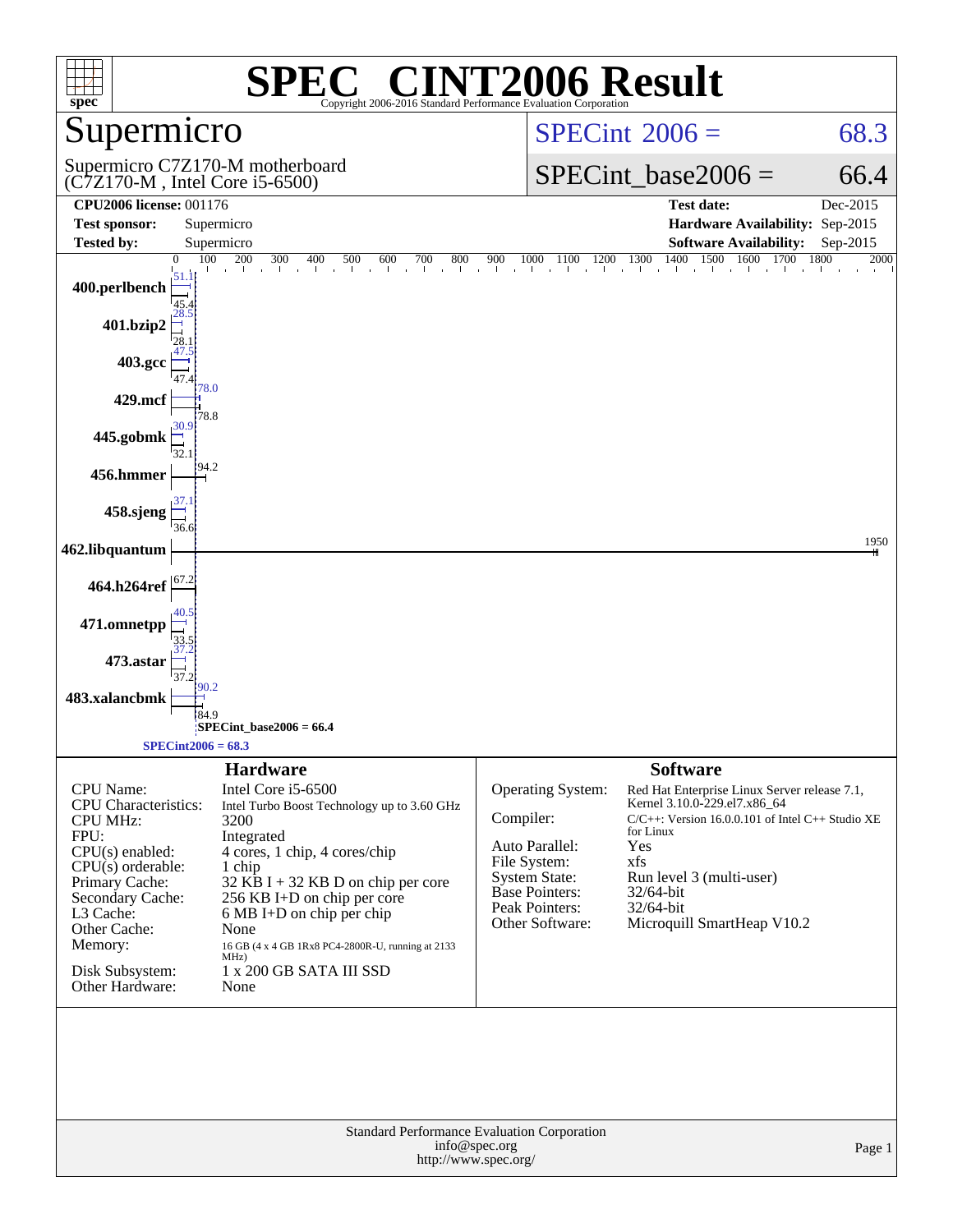

# Supermicro

(C7Z170-M , Intel Core i5-6500) Supermicro C7Z170-M motherboard  $SPECint2006 = 68.3$  $SPECint2006 = 68.3$ 

# SPECint base2006 =  $66.4$

**[CPU2006 license:](http://www.spec.org/auto/cpu2006/Docs/result-fields.html#CPU2006license)** 001176 **[Test date:](http://www.spec.org/auto/cpu2006/Docs/result-fields.html#Testdate)** Dec-2015 **[Test sponsor:](http://www.spec.org/auto/cpu2006/Docs/result-fields.html#Testsponsor)** Supermicro **[Hardware Availability:](http://www.spec.org/auto/cpu2006/Docs/result-fields.html#HardwareAvailability)** Sep-2015 **[Tested by:](http://www.spec.org/auto/cpu2006/Docs/result-fields.html#Testedby)** Supermicro **Supermicro [Software Availability:](http://www.spec.org/auto/cpu2006/Docs/result-fields.html#SoftwareAvailability)** Sep-2015

### **[Results Table](http://www.spec.org/auto/cpu2006/Docs/result-fields.html#ResultsTable)**

| <b>Base</b>    |       |                |       |                              |                              | <b>Peak</b>    |              |                |                                                      |                |              |
|----------------|-------|----------------|-------|------------------------------|------------------------------|----------------|--------------|----------------|------------------------------------------------------|----------------|--------------|
| <b>Seconds</b> | Ratio | <b>Seconds</b> | Ratio | <b>Seconds</b>               | Ratio                        | <b>Seconds</b> | <b>Ratio</b> | <b>Seconds</b> | <b>Ratio</b>                                         | <b>Seconds</b> | <b>Ratio</b> |
| 215            | 45.4  | 215            |       | 216                          | 45.3                         | 192            |              | 191            | 51.2                                                 | <u>191</u>     | <u>51.1</u>  |
| 344            | 28.1  | 343            |       | 344                          |                              | 339            |              | 339            | 28.5                                                 | 339            | 28.5         |
| 170            | 47.5  | 170            |       | 170                          | 47.4                         | 170            | 47.5         | 169            | 47.7                                                 | 170            | 47.4         |
| 118            | 77.1  | 116            | 78.8  | 116                          | 78.9                         | 119            |              | 117            | 78.1                                                 | 117            | <b>78.0</b>  |
| 327            | 32.1  | 327            | 32.1  | 327                          | 32.1                         | 339            |              | 339            | 30.9                                                 | 339            | 30.9         |
| 99.2           | 94.1  | 99.0           |       | 98.9                         | 94.3                         | 99.2           | 94.1         | 99.0           | 94.2                                                 | 98.9           | 94.3         |
| <u>331</u>     | 36.6  | 331            |       | 331                          |                              | 326            | 37.1         | <u>326</u>     | 37.1                                                 | 326            | 37.1         |
| 10.6           | 1960  | 10.6           | 1950  | 10.6                         | 1950                         | 10.6           | 1960         | 10.6           | 1950                                                 | 10.6           | <u>1950</u>  |
| 330            | 67.1  | 329            | 67.2  | 329                          | 67.2                         | 330            | 67.1         | 329            | 67.2                                                 | 329            | 67.2         |
| 185            |       | 188            |       | 186                          | <u>33.5</u>                  | 154            |              | 154            | 40.5                                                 | 157            | 39.8         |
| 189            | 37.2  | 189            |       | 189                          | 37.2                         | 189            |              | 189            | 37.2                                                 | <u>189</u>     | 37.2         |
| 81.1           | 85.0  | 81.9           |       | 81.3                         | 84.9                         | 76.7           |              | 76.5           | 90.2                                                 | 76.3           | 90.5         |
|                |       |                | 33.8  | 28.1<br>47.4<br>94.2<br>33.3 | 45.4<br>36.5<br>37.1<br>84.2 |                | 28.0<br>36.6 |                | 51.0<br>28.5<br>77.0<br>30.9<br>40.5<br>37.2<br>89.9 |                |              |

Results appear in the [order in which they were run.](http://www.spec.org/auto/cpu2006/Docs/result-fields.html#RunOrder) Bold underlined text [indicates a median measurement.](http://www.spec.org/auto/cpu2006/Docs/result-fields.html#Median)

### **[Submit Notes](http://www.spec.org/auto/cpu2006/Docs/result-fields.html#SubmitNotes)**

The config file option 'submit' was used.

### **[Operating System Notes](http://www.spec.org/auto/cpu2006/Docs/result-fields.html#OperatingSystemNotes)**

Stack size set to unlimited using "ulimit -s unlimited"

### **[Platform Notes](http://www.spec.org/auto/cpu2006/Docs/result-fields.html#PlatformNotes)**

Standard Performance Evaluation Corporation As tested, the system used a Supermicro CSE-731i-300B chassis. The chassis is confugured with a PWS-305-PQ power supply, 1 SNK-P0046A4 heatsink, as well as 1 FAN-0108L4 rear cooling fan. Sysinfo program /usr/cpu2006/config/sysinfo.rev6914 \$Rev: 6914 \$ \$Date:: 2014-06-25 #\$ e3fbb8667b5a285932ceab81e28219e1 running on C7Z170-01 Tue Dec 15 23:21:50 2015 This section contains SUT (System Under Test) info as seen by some common utilities. To remove or add to this section, see: <http://www.spec.org/cpu2006/Docs/config.html#sysinfo> From /proc/cpuinfo model name : Intel(R) Core(TM) i5-6500 CPU @ 3.20GHz 1 "physical id"s (chips) 4 "processors" cores, siblings (Caution: counting these is hw and system dependent. The following excerpts from /proc/cpuinfo might not be reliable. Use with caution.) cpu cores : 4 siblings : 4 Continued on next page

[info@spec.org](mailto:info@spec.org) <http://www.spec.org/>

Page 2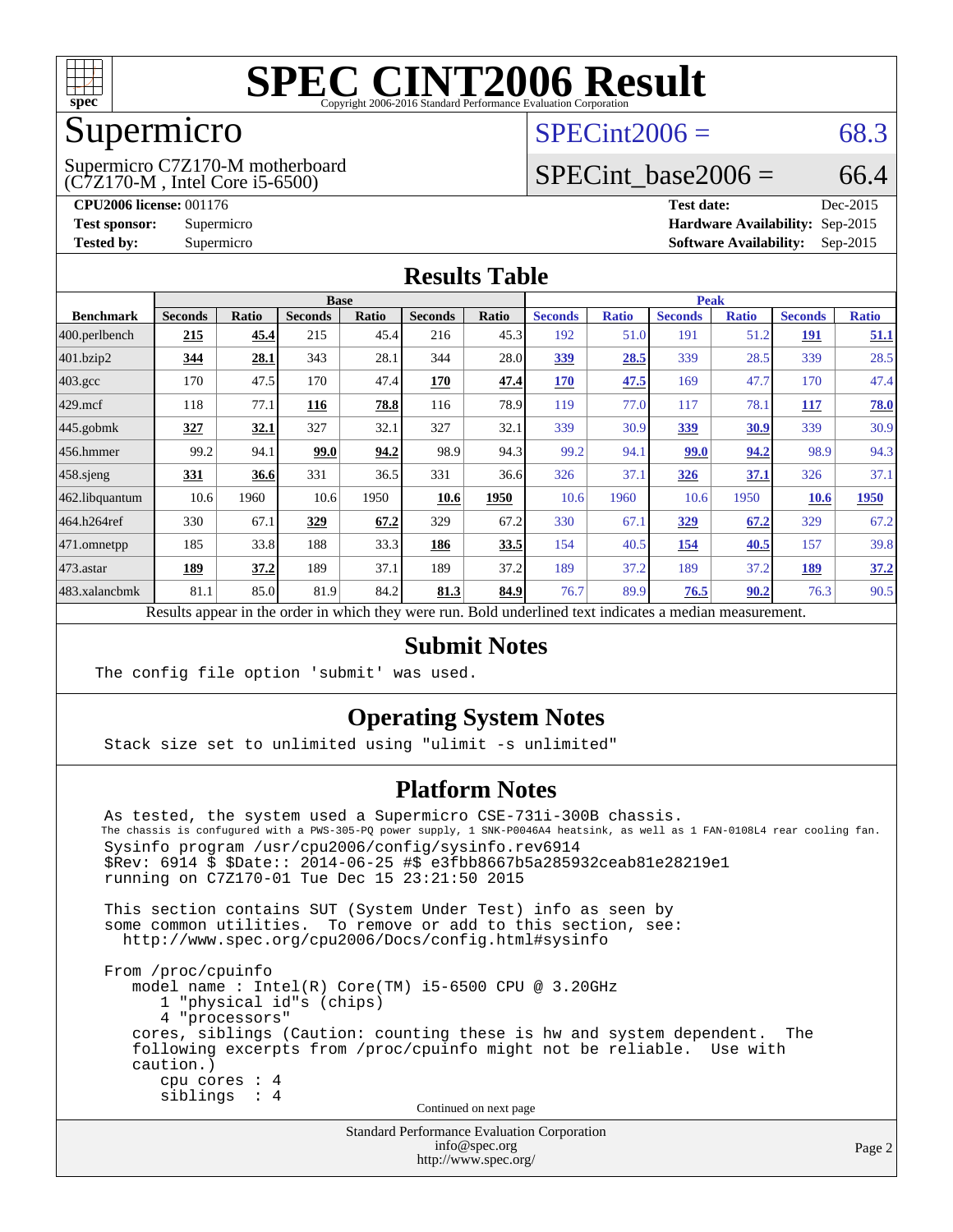

### Supermicro

 $SPECint2006 = 68.3$  $SPECint2006 = 68.3$ 

(C7Z170-M , Intel Core i5-6500) Supermicro C7Z170-M motherboard  $SPECTnt\_base2006 = 66.4$ 

**[CPU2006 license:](http://www.spec.org/auto/cpu2006/Docs/result-fields.html#CPU2006license)** 001176 **[Test date:](http://www.spec.org/auto/cpu2006/Docs/result-fields.html#Testdate)** Dec-2015 **[Test sponsor:](http://www.spec.org/auto/cpu2006/Docs/result-fields.html#Testsponsor)** Supermicro **[Hardware Availability:](http://www.spec.org/auto/cpu2006/Docs/result-fields.html#HardwareAvailability)** Sep-2015 **[Tested by:](http://www.spec.org/auto/cpu2006/Docs/result-fields.html#Testedby)** Supermicro **Supermicro [Software Availability:](http://www.spec.org/auto/cpu2006/Docs/result-fields.html#SoftwareAvailability)** Sep-2015

#### **[Platform Notes \(Continued\)](http://www.spec.org/auto/cpu2006/Docs/result-fields.html#PlatformNotes)**

 physical 0: cores 0 1 2 3 cache size : 6144 KB From /proc/meminfo<br>MemTotal: 16209632 kB HugePages\_Total: 0 Hugepagesize: 2048 kB From /etc/\*release\* /etc/\*version\* os-release: NAME="Red Hat Enterprise Linux Server" VERSION="7.1 (Maipo)" ID="rhel" ID\_LIKE="fedora" VERSION\_ID="7.1" PRETTY\_NAME="Red Hat Enterprise Linux Server 7.1 (Maipo)" ANSI\_COLOR="0;31" CPE\_NAME="cpe:/o:redhat:enterprise\_linux:7.1:GA:server" redhat-release: Red Hat Enterprise Linux Server release 7.1 (Maipo) system-release: Red Hat Enterprise Linux Server release 7.1 (Maipo) system-release-cpe: cpe:/o:redhat:enterprise\_linux:7.1:ga:server uname -a: Linux C7Z170-01 3.10.0-229.el7.x86\_64 #1 SMP Thu Jan 29 18:37:38 EST 2015 x86\_64 x86\_64 x86\_64 GNU/Linux run-level 3 Dec 15 23:19 SPEC is set to: /usr/cpu2006 Filesystem Type Size Used Avail Use% Mounted on /dev/sda2 xfs 183G 32G 151G 18% / Additional information from dmidecode: Warning: Use caution when you interpret this section. The 'dmidecode' program reads system data which is "intended to allow hardware to be accurately determined", but the intent may not be met, as there are frequent changes to hardware, firmware, and the "DMTF SMBIOS" standard. BIOS American Megatrends Inc. 1.0c 12/09/2015 Memory: 4x 0420 F4-2800C16-4GRK 4 GB 1 rank 2133 MHz (End of data from sysinfo program)

#### **[General Notes](http://www.spec.org/auto/cpu2006/Docs/result-fields.html#GeneralNotes)**

Environment variables set by runspec before the start of the run: KMP\_AFFINITY = "granularity=fine,scatter" LD\_LIBRARY\_PATH = "/usr/cpu2006/libs/32:/usr/cpu2006/libs/64:/usr/cpu2006/sh" OMP\_NUM\_THREADS = "4"

Continued on next page

Standard Performance Evaluation Corporation [info@spec.org](mailto:info@spec.org) <http://www.spec.org/>

Page 3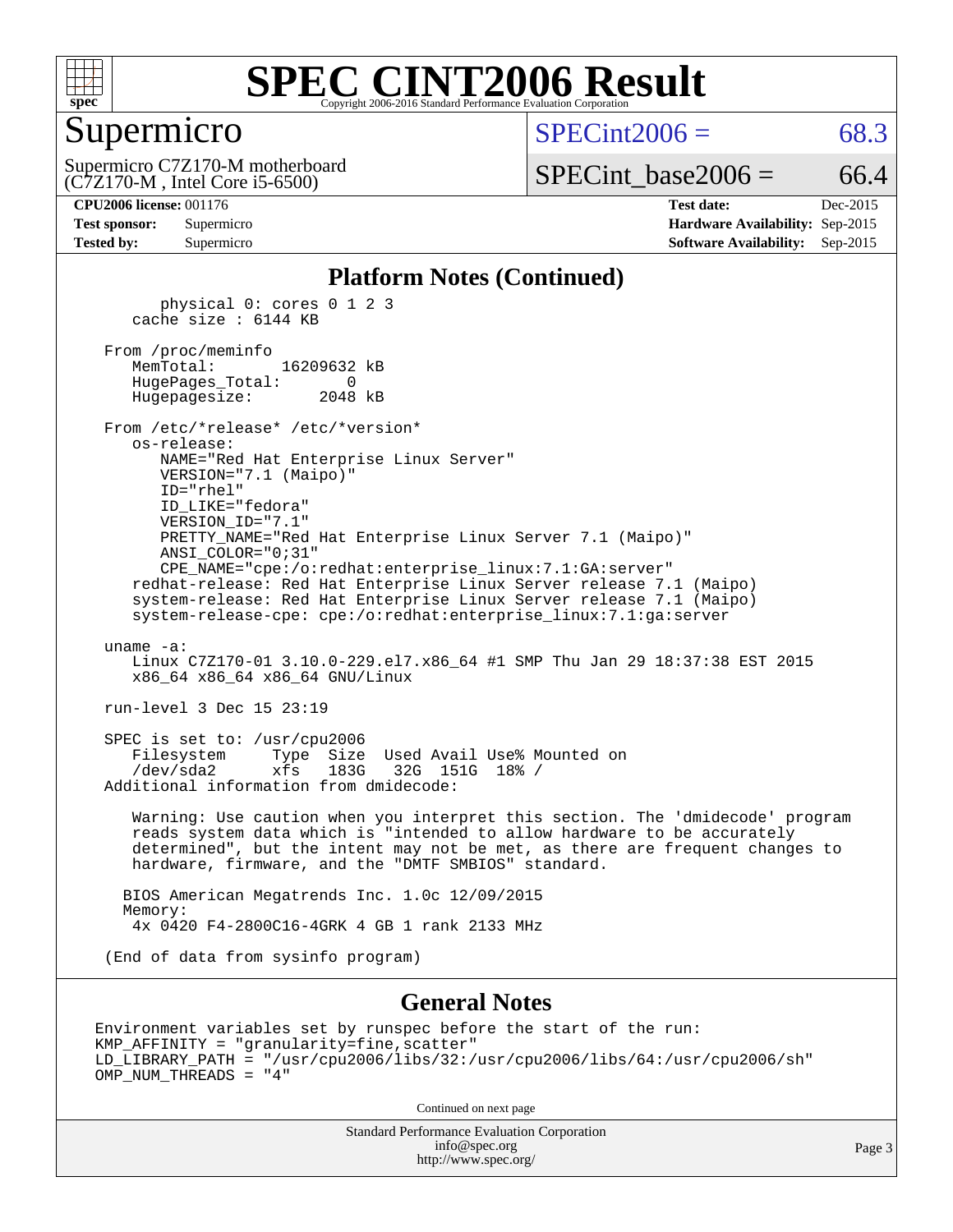

### Supermicro

 $SPECint2006 = 68.3$  $SPECint2006 = 68.3$ 

(C7Z170-M , Intel Core i5-6500) Supermicro C7Z170-M motherboard

SPECint base2006 =  $66.4$ 

**[CPU2006 license:](http://www.spec.org/auto/cpu2006/Docs/result-fields.html#CPU2006license)** 001176 **[Test date:](http://www.spec.org/auto/cpu2006/Docs/result-fields.html#Testdate)** Dec-2015 **[Test sponsor:](http://www.spec.org/auto/cpu2006/Docs/result-fields.html#Testsponsor)** Supermicro **[Hardware Availability:](http://www.spec.org/auto/cpu2006/Docs/result-fields.html#HardwareAvailability)** Sep-2015 **[Tested by:](http://www.spec.org/auto/cpu2006/Docs/result-fields.html#Testedby)** Supermicro **Supermicro [Software Availability:](http://www.spec.org/auto/cpu2006/Docs/result-fields.html#SoftwareAvailability)** Sep-2015

#### **[General Notes \(Continued\)](http://www.spec.org/auto/cpu2006/Docs/result-fields.html#GeneralNotes)**

 Binaries compiled on a system with 1x Intel Core i5-4670K CPU + 32GB memory using RedHat EL 7.1 Transparent Huge Pages enabled with: echo always > /sys/kernel/mm/transparent\_hugepage/enabled

### **[Base Compiler Invocation](http://www.spec.org/auto/cpu2006/Docs/result-fields.html#BaseCompilerInvocation)**

[C benchmarks](http://www.spec.org/auto/cpu2006/Docs/result-fields.html#Cbenchmarks): [icc -m64](http://www.spec.org/cpu2006/results/res2016q1/cpu2006-20151217-38444.flags.html#user_CCbase_intel_icc_64bit_f346026e86af2a669e726fe758c88044)

[C++ benchmarks:](http://www.spec.org/auto/cpu2006/Docs/result-fields.html#CXXbenchmarks) [icpc -m64](http://www.spec.org/cpu2006/results/res2016q1/cpu2006-20151217-38444.flags.html#user_CXXbase_intel_icpc_64bit_fc66a5337ce925472a5c54ad6a0de310)

### **[Base Portability Flags](http://www.spec.org/auto/cpu2006/Docs/result-fields.html#BasePortabilityFlags)**

 400.perlbench: [-DSPEC\\_CPU\\_LP64](http://www.spec.org/cpu2006/results/res2016q1/cpu2006-20151217-38444.flags.html#b400.perlbench_basePORTABILITY_DSPEC_CPU_LP64) [-DSPEC\\_CPU\\_LINUX\\_X64](http://www.spec.org/cpu2006/results/res2016q1/cpu2006-20151217-38444.flags.html#b400.perlbench_baseCPORTABILITY_DSPEC_CPU_LINUX_X64) 401.bzip2: [-DSPEC\\_CPU\\_LP64](http://www.spec.org/cpu2006/results/res2016q1/cpu2006-20151217-38444.flags.html#suite_basePORTABILITY401_bzip2_DSPEC_CPU_LP64) 403.gcc: [-DSPEC\\_CPU\\_LP64](http://www.spec.org/cpu2006/results/res2016q1/cpu2006-20151217-38444.flags.html#suite_basePORTABILITY403_gcc_DSPEC_CPU_LP64) 429.mcf: [-DSPEC\\_CPU\\_LP64](http://www.spec.org/cpu2006/results/res2016q1/cpu2006-20151217-38444.flags.html#suite_basePORTABILITY429_mcf_DSPEC_CPU_LP64) 445.gobmk: [-DSPEC\\_CPU\\_LP64](http://www.spec.org/cpu2006/results/res2016q1/cpu2006-20151217-38444.flags.html#suite_basePORTABILITY445_gobmk_DSPEC_CPU_LP64) 456.hmmer: [-DSPEC\\_CPU\\_LP64](http://www.spec.org/cpu2006/results/res2016q1/cpu2006-20151217-38444.flags.html#suite_basePORTABILITY456_hmmer_DSPEC_CPU_LP64) 458.sjeng: [-DSPEC\\_CPU\\_LP64](http://www.spec.org/cpu2006/results/res2016q1/cpu2006-20151217-38444.flags.html#suite_basePORTABILITY458_sjeng_DSPEC_CPU_LP64) 462.libquantum: [-DSPEC\\_CPU\\_LP64](http://www.spec.org/cpu2006/results/res2016q1/cpu2006-20151217-38444.flags.html#suite_basePORTABILITY462_libquantum_DSPEC_CPU_LP64) [-DSPEC\\_CPU\\_LINUX](http://www.spec.org/cpu2006/results/res2016q1/cpu2006-20151217-38444.flags.html#b462.libquantum_baseCPORTABILITY_DSPEC_CPU_LINUX) 464.h264ref: [-DSPEC\\_CPU\\_LP64](http://www.spec.org/cpu2006/results/res2016q1/cpu2006-20151217-38444.flags.html#suite_basePORTABILITY464_h264ref_DSPEC_CPU_LP64) 471.omnetpp: [-DSPEC\\_CPU\\_LP64](http://www.spec.org/cpu2006/results/res2016q1/cpu2006-20151217-38444.flags.html#suite_basePORTABILITY471_omnetpp_DSPEC_CPU_LP64) 473.astar: [-DSPEC\\_CPU\\_LP64](http://www.spec.org/cpu2006/results/res2016q1/cpu2006-20151217-38444.flags.html#suite_basePORTABILITY473_astar_DSPEC_CPU_LP64) 483.xalancbmk: [-DSPEC\\_CPU\\_LP64](http://www.spec.org/cpu2006/results/res2016q1/cpu2006-20151217-38444.flags.html#suite_basePORTABILITY483_xalancbmk_DSPEC_CPU_LP64) [-DSPEC\\_CPU\\_LINUX](http://www.spec.org/cpu2006/results/res2016q1/cpu2006-20151217-38444.flags.html#b483.xalancbmk_baseCXXPORTABILITY_DSPEC_CPU_LINUX)

### **[Base Optimization Flags](http://www.spec.org/auto/cpu2006/Docs/result-fields.html#BaseOptimizationFlags)**

[C benchmarks](http://www.spec.org/auto/cpu2006/Docs/result-fields.html#Cbenchmarks):

[-xCORE-AVX2](http://www.spec.org/cpu2006/results/res2016q1/cpu2006-20151217-38444.flags.html#user_CCbase_f-xAVX2_5f5fc0cbe2c9f62c816d3e45806c70d7) [-ipo](http://www.spec.org/cpu2006/results/res2016q1/cpu2006-20151217-38444.flags.html#user_CCbase_f-ipo) [-O3](http://www.spec.org/cpu2006/results/res2016q1/cpu2006-20151217-38444.flags.html#user_CCbase_f-O3) [-no-prec-div](http://www.spec.org/cpu2006/results/res2016q1/cpu2006-20151217-38444.flags.html#user_CCbase_f-no-prec-div) [-parallel](http://www.spec.org/cpu2006/results/res2016q1/cpu2006-20151217-38444.flags.html#user_CCbase_f-parallel) [-opt-prefetch](http://www.spec.org/cpu2006/results/res2016q1/cpu2006-20151217-38444.flags.html#user_CCbase_f-opt-prefetch) [-auto-p32](http://www.spec.org/cpu2006/results/res2016q1/cpu2006-20151217-38444.flags.html#user_CCbase_f-auto-p32)

[C++ benchmarks:](http://www.spec.org/auto/cpu2006/Docs/result-fields.html#CXXbenchmarks)

[-xCORE-AVX2](http://www.spec.org/cpu2006/results/res2016q1/cpu2006-20151217-38444.flags.html#user_CXXbase_f-xAVX2_5f5fc0cbe2c9f62c816d3e45806c70d7) [-ipo](http://www.spec.org/cpu2006/results/res2016q1/cpu2006-20151217-38444.flags.html#user_CXXbase_f-ipo) [-O3](http://www.spec.org/cpu2006/results/res2016q1/cpu2006-20151217-38444.flags.html#user_CXXbase_f-O3) [-no-prec-div](http://www.spec.org/cpu2006/results/res2016q1/cpu2006-20151217-38444.flags.html#user_CXXbase_f-no-prec-div) [-opt-prefetch](http://www.spec.org/cpu2006/results/res2016q1/cpu2006-20151217-38444.flags.html#user_CXXbase_f-opt-prefetch) [-auto-p32](http://www.spec.org/cpu2006/results/res2016q1/cpu2006-20151217-38444.flags.html#user_CXXbase_f-auto-p32) [-Wl,-z,muldefs](http://www.spec.org/cpu2006/results/res2016q1/cpu2006-20151217-38444.flags.html#user_CXXbase_link_force_multiple1_74079c344b956b9658436fd1b6dd3a8a) [-L/sh -lsmartheap64](http://www.spec.org/cpu2006/results/res2016q1/cpu2006-20151217-38444.flags.html#user_CXXbase_SmartHeap64_ed4ef857ce90951921efb0d91eb88472)

### **[Base Other Flags](http://www.spec.org/auto/cpu2006/Docs/result-fields.html#BaseOtherFlags)**

[C benchmarks](http://www.spec.org/auto/cpu2006/Docs/result-fields.html#Cbenchmarks):

403.gcc: [-Dalloca=\\_alloca](http://www.spec.org/cpu2006/results/res2016q1/cpu2006-20151217-38444.flags.html#b403.gcc_baseEXTRA_CFLAGS_Dalloca_be3056838c12de2578596ca5467af7f3)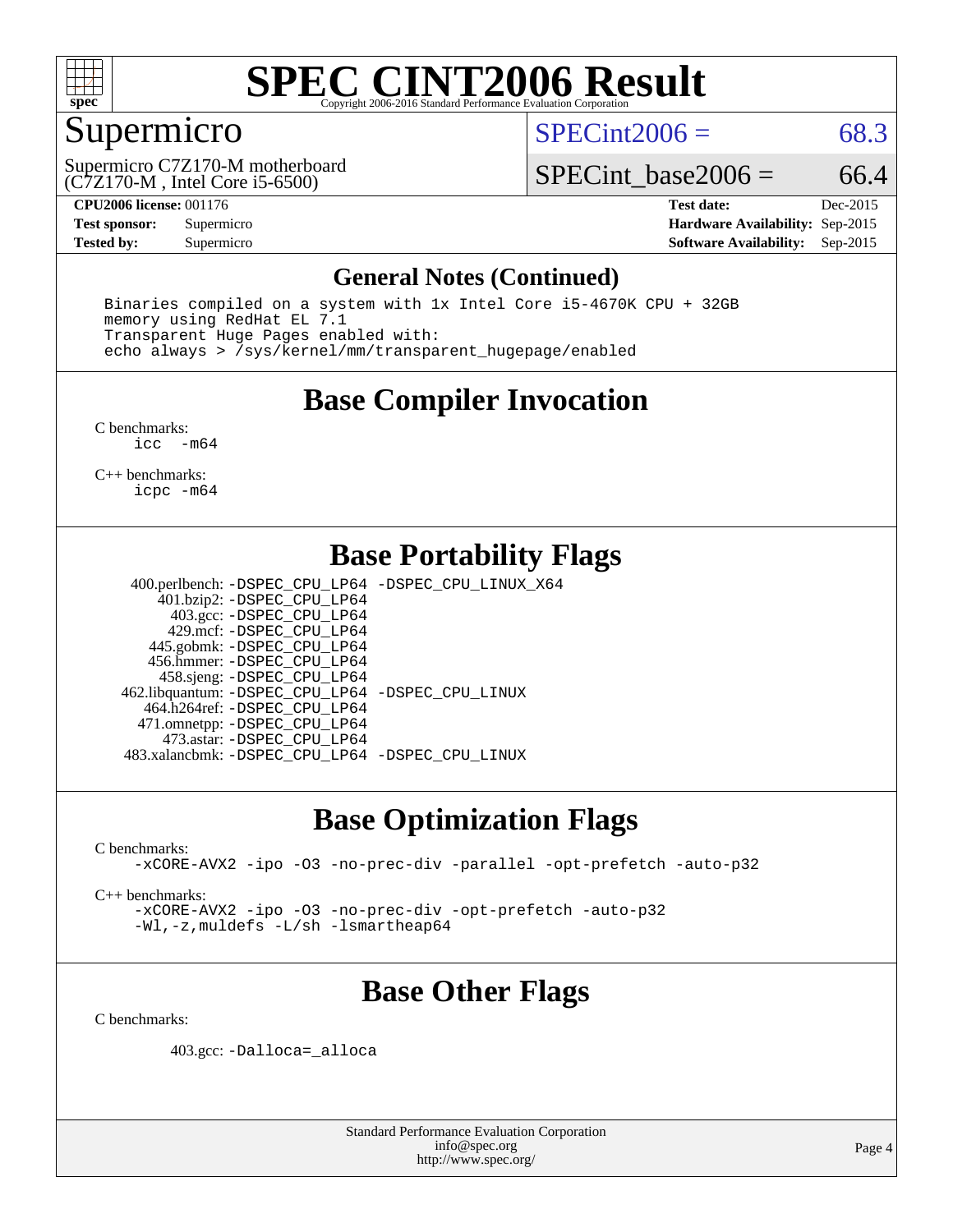

### Supermicro

 $SPECint2006 = 68.3$  $SPECint2006 = 68.3$ 

(C7Z170-M , Intel Core i5-6500) Supermicro C7Z170-M motherboard

SPECint base2006 =  $66.4$ 

**[CPU2006 license:](http://www.spec.org/auto/cpu2006/Docs/result-fields.html#CPU2006license)** 001176 **[Test date:](http://www.spec.org/auto/cpu2006/Docs/result-fields.html#Testdate)** Dec-2015 **[Test sponsor:](http://www.spec.org/auto/cpu2006/Docs/result-fields.html#Testsponsor)** Supermicro **[Hardware Availability:](http://www.spec.org/auto/cpu2006/Docs/result-fields.html#HardwareAvailability)** Sep-2015 **[Tested by:](http://www.spec.org/auto/cpu2006/Docs/result-fields.html#Testedby)** Supermicro **Supermicro [Software Availability:](http://www.spec.org/auto/cpu2006/Docs/result-fields.html#SoftwareAvailability)** Sep-2015

### **[Peak Compiler Invocation](http://www.spec.org/auto/cpu2006/Docs/result-fields.html#PeakCompilerInvocation)**

[C benchmarks \(except as noted below\)](http://www.spec.org/auto/cpu2006/Docs/result-fields.html#Cbenchmarksexceptasnotedbelow): [icc -m64](http://www.spec.org/cpu2006/results/res2016q1/cpu2006-20151217-38444.flags.html#user_CCpeak_intel_icc_64bit_f346026e86af2a669e726fe758c88044)

400.perlbench: [icc -m32 -L/opt/intel/compilers\\_and\\_libraries\\_2016/linux/compiler/lib/ia32\\_lin](http://www.spec.org/cpu2006/results/res2016q1/cpu2006-20151217-38444.flags.html#user_peakCCLD400_perlbench_intel_icc_e10256ba5924b668798078a321b0cb3f)

445.gobmk: [icc -m32 -L/opt/intel/compilers\\_and\\_libraries\\_2016/linux/compiler/lib/ia32\\_lin](http://www.spec.org/cpu2006/results/res2016q1/cpu2006-20151217-38444.flags.html#user_peakCCLD445_gobmk_intel_icc_e10256ba5924b668798078a321b0cb3f)

[C++ benchmarks \(except as noted below\):](http://www.spec.org/auto/cpu2006/Docs/result-fields.html#CXXbenchmarksexceptasnotedbelow)

[icpc -m32 -L/opt/intel/compilers\\_and\\_libraries\\_2016/linux/compiler/lib/ia32\\_lin](http://www.spec.org/cpu2006/results/res2016q1/cpu2006-20151217-38444.flags.html#user_CXXpeak_intel_icpc_b4f50a394bdb4597aa5879c16bc3f5c5)

473.astar: [icpc -m64](http://www.spec.org/cpu2006/results/res2016q1/cpu2006-20151217-38444.flags.html#user_peakCXXLD473_astar_intel_icpc_64bit_fc66a5337ce925472a5c54ad6a0de310)

### **[Peak Portability Flags](http://www.spec.org/auto/cpu2006/Docs/result-fields.html#PeakPortabilityFlags)**

 400.perlbench: [-D\\_FILE\\_OFFSET\\_BITS=64](http://www.spec.org/cpu2006/results/res2016q1/cpu2006-20151217-38444.flags.html#user_peakPORTABILITY400_perlbench_file_offset_bits_64_438cf9856305ebd76870a2c6dc2689ab) [-DSPEC\\_CPU\\_LINUX\\_IA32](http://www.spec.org/cpu2006/results/res2016q1/cpu2006-20151217-38444.flags.html#b400.perlbench_peakCPORTABILITY_DSPEC_CPU_LINUX_IA32) 401.bzip2: [-DSPEC\\_CPU\\_LP64](http://www.spec.org/cpu2006/results/res2016q1/cpu2006-20151217-38444.flags.html#suite_peakPORTABILITY401_bzip2_DSPEC_CPU_LP64) 403.gcc: [-DSPEC\\_CPU\\_LP64](http://www.spec.org/cpu2006/results/res2016q1/cpu2006-20151217-38444.flags.html#suite_peakPORTABILITY403_gcc_DSPEC_CPU_LP64) 429.mcf: [-DSPEC\\_CPU\\_LP64](http://www.spec.org/cpu2006/results/res2016q1/cpu2006-20151217-38444.flags.html#suite_peakPORTABILITY429_mcf_DSPEC_CPU_LP64) 445.gobmk: [-D\\_FILE\\_OFFSET\\_BITS=64](http://www.spec.org/cpu2006/results/res2016q1/cpu2006-20151217-38444.flags.html#user_peakPORTABILITY445_gobmk_file_offset_bits_64_438cf9856305ebd76870a2c6dc2689ab) 456.hmmer: [-DSPEC\\_CPU\\_LP64](http://www.spec.org/cpu2006/results/res2016q1/cpu2006-20151217-38444.flags.html#suite_peakPORTABILITY456_hmmer_DSPEC_CPU_LP64) 458.sjeng: [-DSPEC\\_CPU\\_LP64](http://www.spec.org/cpu2006/results/res2016q1/cpu2006-20151217-38444.flags.html#suite_peakPORTABILITY458_sjeng_DSPEC_CPU_LP64) 462.libquantum: [-DSPEC\\_CPU\\_LP64](http://www.spec.org/cpu2006/results/res2016q1/cpu2006-20151217-38444.flags.html#suite_peakPORTABILITY462_libquantum_DSPEC_CPU_LP64) [-DSPEC\\_CPU\\_LINUX](http://www.spec.org/cpu2006/results/res2016q1/cpu2006-20151217-38444.flags.html#b462.libquantum_peakCPORTABILITY_DSPEC_CPU_LINUX) 464.h264ref: [-DSPEC\\_CPU\\_LP64](http://www.spec.org/cpu2006/results/res2016q1/cpu2006-20151217-38444.flags.html#suite_peakPORTABILITY464_h264ref_DSPEC_CPU_LP64) 471.omnetpp: [-D\\_FILE\\_OFFSET\\_BITS=64](http://www.spec.org/cpu2006/results/res2016q1/cpu2006-20151217-38444.flags.html#user_peakPORTABILITY471_omnetpp_file_offset_bits_64_438cf9856305ebd76870a2c6dc2689ab) 473.astar: [-DSPEC\\_CPU\\_LP64](http://www.spec.org/cpu2006/results/res2016q1/cpu2006-20151217-38444.flags.html#suite_peakPORTABILITY473_astar_DSPEC_CPU_LP64) 483.xalancbmk: [-D\\_FILE\\_OFFSET\\_BITS=64](http://www.spec.org/cpu2006/results/res2016q1/cpu2006-20151217-38444.flags.html#user_peakPORTABILITY483_xalancbmk_file_offset_bits_64_438cf9856305ebd76870a2c6dc2689ab) [-DSPEC\\_CPU\\_LINUX](http://www.spec.org/cpu2006/results/res2016q1/cpu2006-20151217-38444.flags.html#b483.xalancbmk_peakCXXPORTABILITY_DSPEC_CPU_LINUX)

## **[Peak Optimization Flags](http://www.spec.org/auto/cpu2006/Docs/result-fields.html#PeakOptimizationFlags)**

[C benchmarks](http://www.spec.org/auto/cpu2006/Docs/result-fields.html#Cbenchmarks):

```
 400.perlbench: -xCORE-AVX2(pass 2) -prof-gen:threadsafe(pass 1)
   -i\text{po}(pass 2) -\overline{0}3(pass 2)-no-prec-div(pass 2)
   -par-num-threads=1(pass 1) -prof-use(pass 2) -opt-prefetch
   -ansi-alias
```
 401.bzip2: [-xCORE-AVX2](http://www.spec.org/cpu2006/results/res2016q1/cpu2006-20151217-38444.flags.html#user_peakPASS2_CFLAGSPASS2_LDCFLAGS401_bzip2_f-xAVX2_5f5fc0cbe2c9f62c816d3e45806c70d7)(pass 2) [-prof-gen:threadsafe](http://www.spec.org/cpu2006/results/res2016q1/cpu2006-20151217-38444.flags.html#user_peakPASS1_CFLAGSPASS1_LDCFLAGS401_bzip2_prof_gen_21a26eb79f378b550acd7bec9fe4467a)(pass 1)  $-i\text{po}(pass 2) -03(pass 2) -no-prec-div$  $-i\text{po}(pass 2) -03(pass 2) -no-prec-div$ [-par-num-threads=1](http://www.spec.org/cpu2006/results/res2016q1/cpu2006-20151217-38444.flags.html#user_peakPASS1_CFLAGSPASS1_LDCFLAGS401_bzip2_par_num_threads_786a6ff141b4e9e90432e998842df6c2)(pass 1) [-prof-use](http://www.spec.org/cpu2006/results/res2016q1/cpu2006-20151217-38444.flags.html#user_peakPASS2_CFLAGSPASS2_LDCFLAGS401_bzip2_prof_use_bccf7792157ff70d64e32fe3e1250b55)(pass 2) [-auto-ilp32](http://www.spec.org/cpu2006/results/res2016q1/cpu2006-20151217-38444.flags.html#user_peakCOPTIMIZE401_bzip2_f-auto-ilp32) [-opt-prefetch](http://www.spec.org/cpu2006/results/res2016q1/cpu2006-20151217-38444.flags.html#user_peakCOPTIMIZE401_bzip2_f-opt-prefetch) [-ansi-alias](http://www.spec.org/cpu2006/results/res2016q1/cpu2006-20151217-38444.flags.html#user_peakCOPTIMIZE401_bzip2_f-ansi-alias)

 403.gcc: [-xCORE-AVX2](http://www.spec.org/cpu2006/results/res2016q1/cpu2006-20151217-38444.flags.html#user_peakCOPTIMIZE403_gcc_f-xAVX2_5f5fc0cbe2c9f62c816d3e45806c70d7) [-ipo](http://www.spec.org/cpu2006/results/res2016q1/cpu2006-20151217-38444.flags.html#user_peakCOPTIMIZE403_gcc_f-ipo) [-O3](http://www.spec.org/cpu2006/results/res2016q1/cpu2006-20151217-38444.flags.html#user_peakCOPTIMIZE403_gcc_f-O3) [-no-prec-div](http://www.spec.org/cpu2006/results/res2016q1/cpu2006-20151217-38444.flags.html#user_peakCOPTIMIZE403_gcc_f-no-prec-div) [-inline-calloc](http://www.spec.org/cpu2006/results/res2016q1/cpu2006-20151217-38444.flags.html#user_peakCOPTIMIZE403_gcc_f-inline-calloc) [-opt-malloc-options=3](http://www.spec.org/cpu2006/results/res2016q1/cpu2006-20151217-38444.flags.html#user_peakCOPTIMIZE403_gcc_f-opt-malloc-options_13ab9b803cf986b4ee62f0a5998c2238) [-auto-ilp32](http://www.spec.org/cpu2006/results/res2016q1/cpu2006-20151217-38444.flags.html#user_peakCOPTIMIZE403_gcc_f-auto-ilp32)

 429.mcf: [-xCORE-AVX2](http://www.spec.org/cpu2006/results/res2016q1/cpu2006-20151217-38444.flags.html#user_peakCOPTIMIZE429_mcf_f-xAVX2_5f5fc0cbe2c9f62c816d3e45806c70d7) [-ipo](http://www.spec.org/cpu2006/results/res2016q1/cpu2006-20151217-38444.flags.html#user_peakCOPTIMIZE429_mcf_f-ipo) [-O3](http://www.spec.org/cpu2006/results/res2016q1/cpu2006-20151217-38444.flags.html#user_peakCOPTIMIZE429_mcf_f-O3) [-no-prec-div](http://www.spec.org/cpu2006/results/res2016q1/cpu2006-20151217-38444.flags.html#user_peakCOPTIMIZE429_mcf_f-no-prec-div) [-parallel](http://www.spec.org/cpu2006/results/res2016q1/cpu2006-20151217-38444.flags.html#user_peakCOPTIMIZE429_mcf_f-parallel) [-opt-prefetch](http://www.spec.org/cpu2006/results/res2016q1/cpu2006-20151217-38444.flags.html#user_peakCOPTIMIZE429_mcf_f-opt-prefetch) [-auto-p32](http://www.spec.org/cpu2006/results/res2016q1/cpu2006-20151217-38444.flags.html#user_peakCOPTIMIZE429_mcf_f-auto-p32)

Continued on next page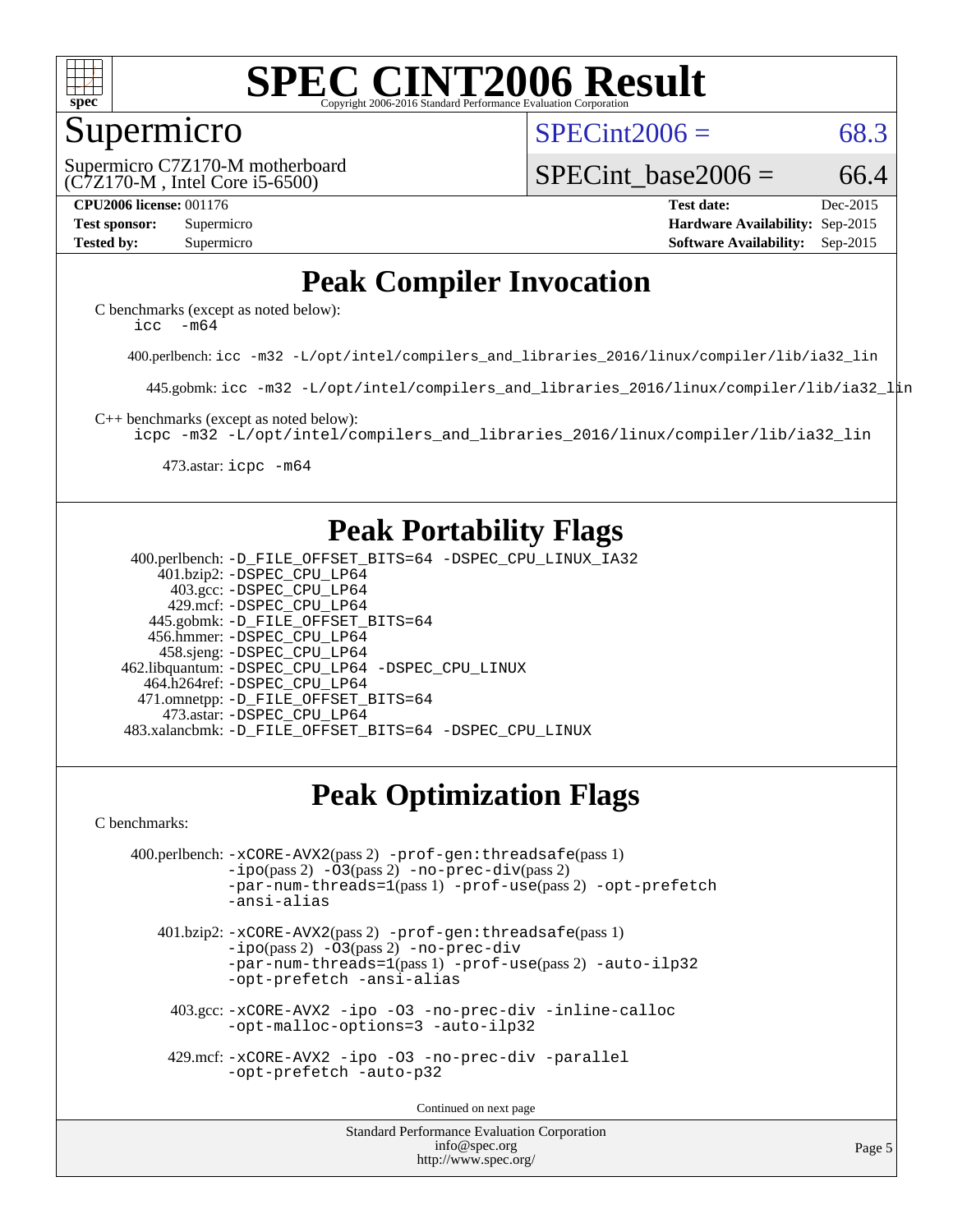

# Supermicro

 $SPECint2006 = 68.3$  $SPECint2006 = 68.3$ 

(C7Z170-M , Intel Core i5-6500) Supermicro C7Z170-M motherboard

SPECint base2006 =  $66.4$ 

**[CPU2006 license:](http://www.spec.org/auto/cpu2006/Docs/result-fields.html#CPU2006license)** 001176 **[Test date:](http://www.spec.org/auto/cpu2006/Docs/result-fields.html#Testdate)** Dec-2015 **[Test sponsor:](http://www.spec.org/auto/cpu2006/Docs/result-fields.html#Testsponsor)** Supermicro **[Hardware Availability:](http://www.spec.org/auto/cpu2006/Docs/result-fields.html#HardwareAvailability)** Sep-2015 **[Tested by:](http://www.spec.org/auto/cpu2006/Docs/result-fields.html#Testedby)** Supermicro **Supermicro [Software Availability:](http://www.spec.org/auto/cpu2006/Docs/result-fields.html#SoftwareAvailability)** Sep-2015

# **[Peak Optimization Flags \(Continued\)](http://www.spec.org/auto/cpu2006/Docs/result-fields.html#PeakOptimizationFlags)**

 445.gobmk: [-xCORE-AVX2](http://www.spec.org/cpu2006/results/res2016q1/cpu2006-20151217-38444.flags.html#user_peakPASS2_CFLAGSPASS2_LDCFLAGS445_gobmk_f-xAVX2_5f5fc0cbe2c9f62c816d3e45806c70d7)(pass 2) [-prof-gen:threadsafe](http://www.spec.org/cpu2006/results/res2016q1/cpu2006-20151217-38444.flags.html#user_peakPASS1_CFLAGSPASS1_LDCFLAGS445_gobmk_prof_gen_21a26eb79f378b550acd7bec9fe4467a)(pass 1) [-prof-use](http://www.spec.org/cpu2006/results/res2016q1/cpu2006-20151217-38444.flags.html#user_peakPASS2_CFLAGSPASS2_LDCFLAGS445_gobmk_prof_use_bccf7792157ff70d64e32fe3e1250b55)(pass 2) [-par-num-threads=1](http://www.spec.org/cpu2006/results/res2016q1/cpu2006-20151217-38444.flags.html#user_peakPASS1_CFLAGSPASS1_LDCFLAGS445_gobmk_par_num_threads_786a6ff141b4e9e90432e998842df6c2)(pass 1) [-ansi-alias](http://www.spec.org/cpu2006/results/res2016q1/cpu2006-20151217-38444.flags.html#user_peakCOPTIMIZE445_gobmk_f-ansi-alias)

456.hmmer: basepeak = yes

 458.sjeng: [-xCORE-AVX2](http://www.spec.org/cpu2006/results/res2016q1/cpu2006-20151217-38444.flags.html#user_peakPASS2_CFLAGSPASS2_LDCFLAGS458_sjeng_f-xAVX2_5f5fc0cbe2c9f62c816d3e45806c70d7)(pass 2) [-prof-gen:threadsafe](http://www.spec.org/cpu2006/results/res2016q1/cpu2006-20151217-38444.flags.html#user_peakPASS1_CFLAGSPASS1_LDCFLAGS458_sjeng_prof_gen_21a26eb79f378b550acd7bec9fe4467a)(pass 1)  $-ipo(pass 2) -\overline{03(pass 2)}$  $-ipo(pass 2) -\overline{03(pass 2)}$  [-no-prec-div](http://www.spec.org/cpu2006/results/res2016q1/cpu2006-20151217-38444.flags.html#user_peakPASS2_CFLAGSPASS2_LDCFLAGS458_sjeng_f-no-prec-div)(pass 2) [-par-num-threads=1](http://www.spec.org/cpu2006/results/res2016q1/cpu2006-20151217-38444.flags.html#user_peakPASS1_CFLAGSPASS1_LDCFLAGS458_sjeng_par_num_threads_786a6ff141b4e9e90432e998842df6c2)(pass 1) [-prof-use](http://www.spec.org/cpu2006/results/res2016q1/cpu2006-20151217-38444.flags.html#user_peakPASS2_CFLAGSPASS2_LDCFLAGS458_sjeng_prof_use_bccf7792157ff70d64e32fe3e1250b55)(pass 2) [-unroll4](http://www.spec.org/cpu2006/results/res2016q1/cpu2006-20151217-38444.flags.html#user_peakCOPTIMIZE458_sjeng_f-unroll_4e5e4ed65b7fd20bdcd365bec371b81f)

 $462$ .libquantum: basepeak = yes

 $464.h264$ ref: basepeak = yes

[C++ benchmarks:](http://www.spec.org/auto/cpu2006/Docs/result-fields.html#CXXbenchmarks)

```
 471.omnetpp: -xCORE-AVX2(pass 2) -prof-gen:threadsafe(pass 1)
-i\text{po}(pass 2) -03(pass 2) -no-prec-div(pass 2)-par-num-threads=1(pass 1) -prof-use(pass 2)
-opt-ra-region-strategy=block -ansi-alias
-Wl,-z,muldefs -L/sh -lsmartheap
```
 473.astar: [-xCORE-AVX2](http://www.spec.org/cpu2006/results/res2016q1/cpu2006-20151217-38444.flags.html#user_peakCXXOPTIMIZE473_astar_f-xAVX2_5f5fc0cbe2c9f62c816d3e45806c70d7) [-ipo](http://www.spec.org/cpu2006/results/res2016q1/cpu2006-20151217-38444.flags.html#user_peakCXXOPTIMIZE473_astar_f-ipo) [-O3](http://www.spec.org/cpu2006/results/res2016q1/cpu2006-20151217-38444.flags.html#user_peakCXXOPTIMIZE473_astar_f-O3) [-no-prec-div](http://www.spec.org/cpu2006/results/res2016q1/cpu2006-20151217-38444.flags.html#user_peakCXXOPTIMIZE473_astar_f-no-prec-div) [-opt-prefetch](http://www.spec.org/cpu2006/results/res2016q1/cpu2006-20151217-38444.flags.html#user_peakCXXOPTIMIZE473_astar_f-opt-prefetch) [-auto-p32](http://www.spec.org/cpu2006/results/res2016q1/cpu2006-20151217-38444.flags.html#user_peakCXXOPTIMIZE473_astar_f-auto-p32) [-Wl,-z,muldefs](http://www.spec.org/cpu2006/results/res2016q1/cpu2006-20151217-38444.flags.html#user_peakEXTRA_LDFLAGS473_astar_link_force_multiple1_74079c344b956b9658436fd1b6dd3a8a) [-L/sh -lsmartheap64](http://www.spec.org/cpu2006/results/res2016q1/cpu2006-20151217-38444.flags.html#user_peakEXTRA_LIBS473_astar_SmartHeap64_ed4ef857ce90951921efb0d91eb88472)

 483.xalancbmk: [-xCORE-AVX2](http://www.spec.org/cpu2006/results/res2016q1/cpu2006-20151217-38444.flags.html#user_peakCXXOPTIMIZE483_xalancbmk_f-xAVX2_5f5fc0cbe2c9f62c816d3e45806c70d7) [-ipo](http://www.spec.org/cpu2006/results/res2016q1/cpu2006-20151217-38444.flags.html#user_peakCXXOPTIMIZE483_xalancbmk_f-ipo) [-O3](http://www.spec.org/cpu2006/results/res2016q1/cpu2006-20151217-38444.flags.html#user_peakCXXOPTIMIZE483_xalancbmk_f-O3) [-no-prec-div](http://www.spec.org/cpu2006/results/res2016q1/cpu2006-20151217-38444.flags.html#user_peakCXXOPTIMIZE483_xalancbmk_f-no-prec-div) [-opt-prefetch](http://www.spec.org/cpu2006/results/res2016q1/cpu2006-20151217-38444.flags.html#user_peakCXXOPTIMIZE483_xalancbmk_f-opt-prefetch) [-ansi-alias](http://www.spec.org/cpu2006/results/res2016q1/cpu2006-20151217-38444.flags.html#user_peakCXXOPTIMIZE483_xalancbmk_f-ansi-alias) [-Wl,-z,muldefs](http://www.spec.org/cpu2006/results/res2016q1/cpu2006-20151217-38444.flags.html#user_peakEXTRA_LDFLAGS483_xalancbmk_link_force_multiple1_74079c344b956b9658436fd1b6dd3a8a) [-L/sh -lsmartheap](http://www.spec.org/cpu2006/results/res2016q1/cpu2006-20151217-38444.flags.html#user_peakEXTRA_LIBS483_xalancbmk_SmartHeap_32f6c82aa1ed9c52345d30cf6e4a0499)

### **[Peak Other Flags](http://www.spec.org/auto/cpu2006/Docs/result-fields.html#PeakOtherFlags)**

[C benchmarks](http://www.spec.org/auto/cpu2006/Docs/result-fields.html#Cbenchmarks):

403.gcc: [-Dalloca=\\_alloca](http://www.spec.org/cpu2006/results/res2016q1/cpu2006-20151217-38444.flags.html#b403.gcc_peakEXTRA_CFLAGS_Dalloca_be3056838c12de2578596ca5467af7f3)

The flags files that were used to format this result can be browsed at <http://www.spec.org/cpu2006/flags/Intel-ic16.0-official-linux64.html>

<http://www.spec.org/cpu2006/flags/Supermicro-Platform-Settings-V1.2-revH.html>

You can also download the XML flags sources by saving the following links: <http://www.spec.org/cpu2006/flags/Intel-ic16.0-official-linux64.xml> <http://www.spec.org/cpu2006/flags/Supermicro-Platform-Settings-V1.2-revH.xml>